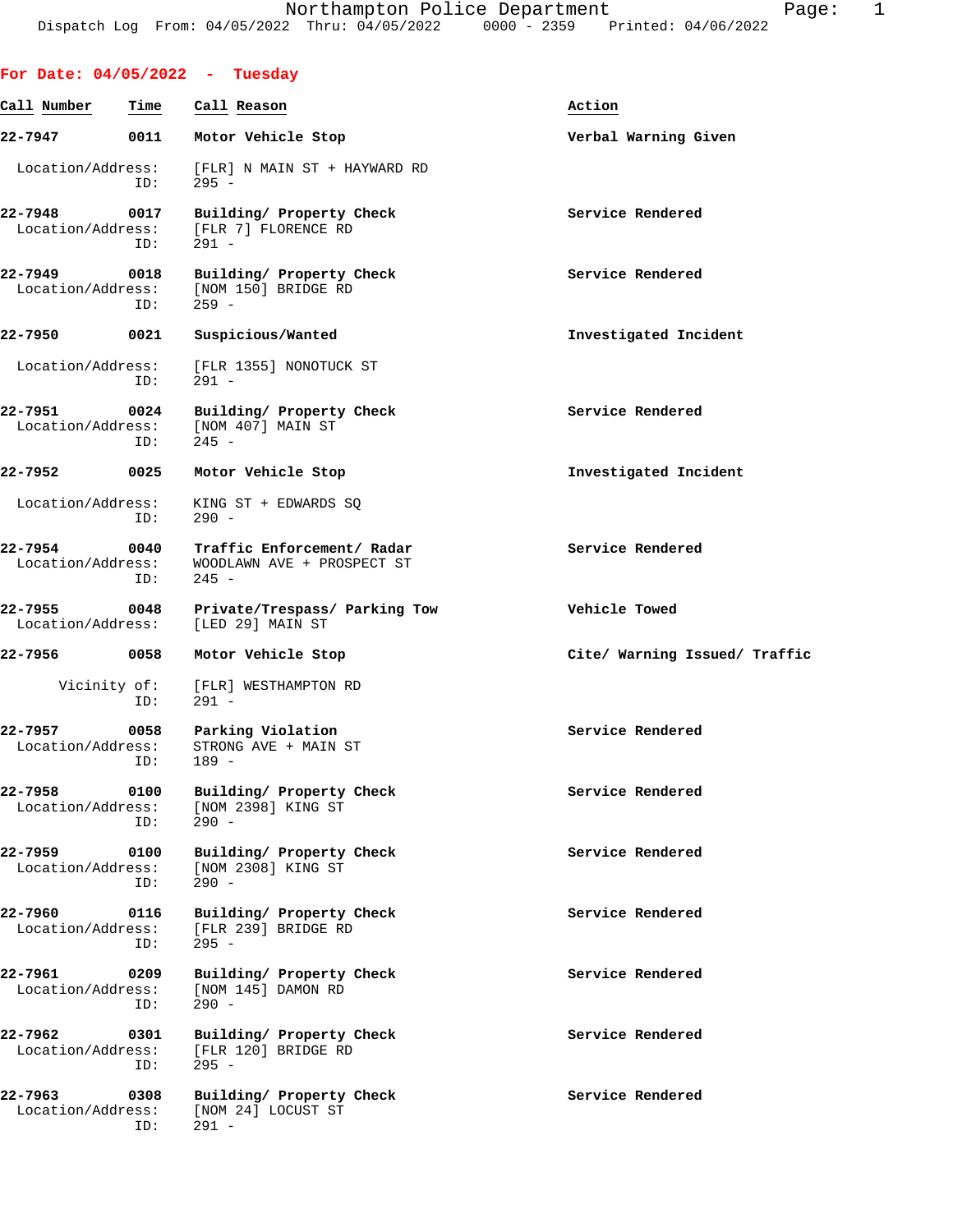| 22-7966<br>0443<br>Park and Walk<br>Service Rendered<br>Location/Address:<br>MAIN ST<br>$290 -$<br>ID:<br>22-7967<br>0452<br>Accidental Alarm<br>Building/ Property Check<br>Location/Address:<br>[FLR 244] W FARMS RD<br>ID:<br>291 -<br>22-7969<br>False Alarm<br>0534<br>Alarm/ Burglar/ Holdup Panic<br>Location/Address:<br>[NOM 2398] KING ST<br>ID:<br>$259 -$<br>$290 -$<br>ID:<br>22-7968<br>0535<br>Service Rendered<br>Traffic Enforcement/ Radar<br>Location/Address:<br>[FLR 272] LOCUST ST<br>$291 -$<br>ID:<br>22-7976<br>0933<br>Motor Vehicle Stop<br>Investigated Incident<br>Location/Address:<br>[NOM 546] LOCUST ST<br>$287 -$<br>ID:<br>22-7978<br>0950<br>Verbal Warning Given<br>Motor Vehicle Stop<br>Location/Address:<br>[NOM 238] KING ST<br>ID:<br>$171 -$<br>22-7982<br>1016<br>Motor Vehicle Stop<br>Cite/ Warning Issued/ Traffic<br>Location/Address:<br>TRUMBULL RD<br>ID:<br>197 -<br>22-7986<br>Vehicle Towed<br>1117<br>Private/Trespass/ Parking Tow<br>Location/Address:<br>[FLR 239] BRIDGE RD<br>22-7987<br>1123<br>Drugs<br>Report Done<br>Location/Address:<br>[NOM 24] LOCUST ST<br>$170 -$<br>ID:<br>Refer To Incident:<br>$22 - 631 - OF$<br>22-7988<br>1128<br>Warrant Service<br>Area Search Negative<br>Location/Address:<br>[FLR 1662] RYAN RD<br>$170 -$<br>ID:<br>$197 -$<br>ID:<br>$287 -$<br>ID:<br>1136<br>Traffic, Complaint/Hazard<br>22-7989<br>Area Search Negative<br>Location/Address:<br>NORTH ST<br>ID:<br>$191 -$<br>Service Rendered<br>22-7990<br>1158<br>Public Service, Check Welfare<br>Location/Address:<br>[NOM 8] OLD SOUTH ST<br>$191 -$<br>ID:<br>$297 -$<br>ID:<br>$197 -$<br>ID:<br>EMS Unit:<br>A01-Fire Ambulance<br>22-7991<br>Service Rendered<br>1159<br>Trespassing/ Unwanted Guest<br>Location/Address:<br>MAIN ST + MASONIC ST<br>$197 -$<br>ID:<br>$297 -$<br>ID:<br>22-7994<br>Animal<br>Service Rendered<br>1301<br>Location/Address:<br>[NOM 26] JACKSON ST<br>$427 -$<br>ID:<br>22-7995<br>Animal<br>Service Rendered<br>1302<br>Location/Address:<br>[NOM 26] JACKSON ST |  |  |
|--------------------------------------------------------------------------------------------------------------------------------------------------------------------------------------------------------------------------------------------------------------------------------------------------------------------------------------------------------------------------------------------------------------------------------------------------------------------------------------------------------------------------------------------------------------------------------------------------------------------------------------------------------------------------------------------------------------------------------------------------------------------------------------------------------------------------------------------------------------------------------------------------------------------------------------------------------------------------------------------------------------------------------------------------------------------------------------------------------------------------------------------------------------------------------------------------------------------------------------------------------------------------------------------------------------------------------------------------------------------------------------------------------------------------------------------------------------------------------------------------------------------------------------------------------------------------------------------------------------------------------------------------------------------------------------------------------------------------------------------------------------------------------------------------------------------------------------------------------------------------------------------------------------------------------------------------------------------------------------------------------------------------------------------------------------------|--|--|
|                                                                                                                                                                                                                                                                                                                                                                                                                                                                                                                                                                                                                                                                                                                                                                                                                                                                                                                                                                                                                                                                                                                                                                                                                                                                                                                                                                                                                                                                                                                                                                                                                                                                                                                                                                                                                                                                                                                                                                                                                                                                    |  |  |
|                                                                                                                                                                                                                                                                                                                                                                                                                                                                                                                                                                                                                                                                                                                                                                                                                                                                                                                                                                                                                                                                                                                                                                                                                                                                                                                                                                                                                                                                                                                                                                                                                                                                                                                                                                                                                                                                                                                                                                                                                                                                    |  |  |
|                                                                                                                                                                                                                                                                                                                                                                                                                                                                                                                                                                                                                                                                                                                                                                                                                                                                                                                                                                                                                                                                                                                                                                                                                                                                                                                                                                                                                                                                                                                                                                                                                                                                                                                                                                                                                                                                                                                                                                                                                                                                    |  |  |
|                                                                                                                                                                                                                                                                                                                                                                                                                                                                                                                                                                                                                                                                                                                                                                                                                                                                                                                                                                                                                                                                                                                                                                                                                                                                                                                                                                                                                                                                                                                                                                                                                                                                                                                                                                                                                                                                                                                                                                                                                                                                    |  |  |
|                                                                                                                                                                                                                                                                                                                                                                                                                                                                                                                                                                                                                                                                                                                                                                                                                                                                                                                                                                                                                                                                                                                                                                                                                                                                                                                                                                                                                                                                                                                                                                                                                                                                                                                                                                                                                                                                                                                                                                                                                                                                    |  |  |
|                                                                                                                                                                                                                                                                                                                                                                                                                                                                                                                                                                                                                                                                                                                                                                                                                                                                                                                                                                                                                                                                                                                                                                                                                                                                                                                                                                                                                                                                                                                                                                                                                                                                                                                                                                                                                                                                                                                                                                                                                                                                    |  |  |
|                                                                                                                                                                                                                                                                                                                                                                                                                                                                                                                                                                                                                                                                                                                                                                                                                                                                                                                                                                                                                                                                                                                                                                                                                                                                                                                                                                                                                                                                                                                                                                                                                                                                                                                                                                                                                                                                                                                                                                                                                                                                    |  |  |
|                                                                                                                                                                                                                                                                                                                                                                                                                                                                                                                                                                                                                                                                                                                                                                                                                                                                                                                                                                                                                                                                                                                                                                                                                                                                                                                                                                                                                                                                                                                                                                                                                                                                                                                                                                                                                                                                                                                                                                                                                                                                    |  |  |
|                                                                                                                                                                                                                                                                                                                                                                                                                                                                                                                                                                                                                                                                                                                                                                                                                                                                                                                                                                                                                                                                                                                                                                                                                                                                                                                                                                                                                                                                                                                                                                                                                                                                                                                                                                                                                                                                                                                                                                                                                                                                    |  |  |
|                                                                                                                                                                                                                                                                                                                                                                                                                                                                                                                                                                                                                                                                                                                                                                                                                                                                                                                                                                                                                                                                                                                                                                                                                                                                                                                                                                                                                                                                                                                                                                                                                                                                                                                                                                                                                                                                                                                                                                                                                                                                    |  |  |
|                                                                                                                                                                                                                                                                                                                                                                                                                                                                                                                                                                                                                                                                                                                                                                                                                                                                                                                                                                                                                                                                                                                                                                                                                                                                                                                                                                                                                                                                                                                                                                                                                                                                                                                                                                                                                                                                                                                                                                                                                                                                    |  |  |
|                                                                                                                                                                                                                                                                                                                                                                                                                                                                                                                                                                                                                                                                                                                                                                                                                                                                                                                                                                                                                                                                                                                                                                                                                                                                                                                                                                                                                                                                                                                                                                                                                                                                                                                                                                                                                                                                                                                                                                                                                                                                    |  |  |
|                                                                                                                                                                                                                                                                                                                                                                                                                                                                                                                                                                                                                                                                                                                                                                                                                                                                                                                                                                                                                                                                                                                                                                                                                                                                                                                                                                                                                                                                                                                                                                                                                                                                                                                                                                                                                                                                                                                                                                                                                                                                    |  |  |
|                                                                                                                                                                                                                                                                                                                                                                                                                                                                                                                                                                                                                                                                                                                                                                                                                                                                                                                                                                                                                                                                                                                                                                                                                                                                                                                                                                                                                                                                                                                                                                                                                                                                                                                                                                                                                                                                                                                                                                                                                                                                    |  |  |
|                                                                                                                                                                                                                                                                                                                                                                                                                                                                                                                                                                                                                                                                                                                                                                                                                                                                                                                                                                                                                                                                                                                                                                                                                                                                                                                                                                                                                                                                                                                                                                                                                                                                                                                                                                                                                                                                                                                                                                                                                                                                    |  |  |
|                                                                                                                                                                                                                                                                                                                                                                                                                                                                                                                                                                                                                                                                                                                                                                                                                                                                                                                                                                                                                                                                                                                                                                                                                                                                                                                                                                                                                                                                                                                                                                                                                                                                                                                                                                                                                                                                                                                                                                                                                                                                    |  |  |
|                                                                                                                                                                                                                                                                                                                                                                                                                                                                                                                                                                                                                                                                                                                                                                                                                                                                                                                                                                                                                                                                                                                                                                                                                                                                                                                                                                                                                                                                                                                                                                                                                                                                                                                                                                                                                                                                                                                                                                                                                                                                    |  |  |
|                                                                                                                                                                                                                                                                                                                                                                                                                                                                                                                                                                                                                                                                                                                                                                                                                                                                                                                                                                                                                                                                                                                                                                                                                                                                                                                                                                                                                                                                                                                                                                                                                                                                                                                                                                                                                                                                                                                                                                                                                                                                    |  |  |
|                                                                                                                                                                                                                                                                                                                                                                                                                                                                                                                                                                                                                                                                                                                                                                                                                                                                                                                                                                                                                                                                                                                                                                                                                                                                                                                                                                                                                                                                                                                                                                                                                                                                                                                                                                                                                                                                                                                                                                                                                                                                    |  |  |
|                                                                                                                                                                                                                                                                                                                                                                                                                                                                                                                                                                                                                                                                                                                                                                                                                                                                                                                                                                                                                                                                                                                                                                                                                                                                                                                                                                                                                                                                                                                                                                                                                                                                                                                                                                                                                                                                                                                                                                                                                                                                    |  |  |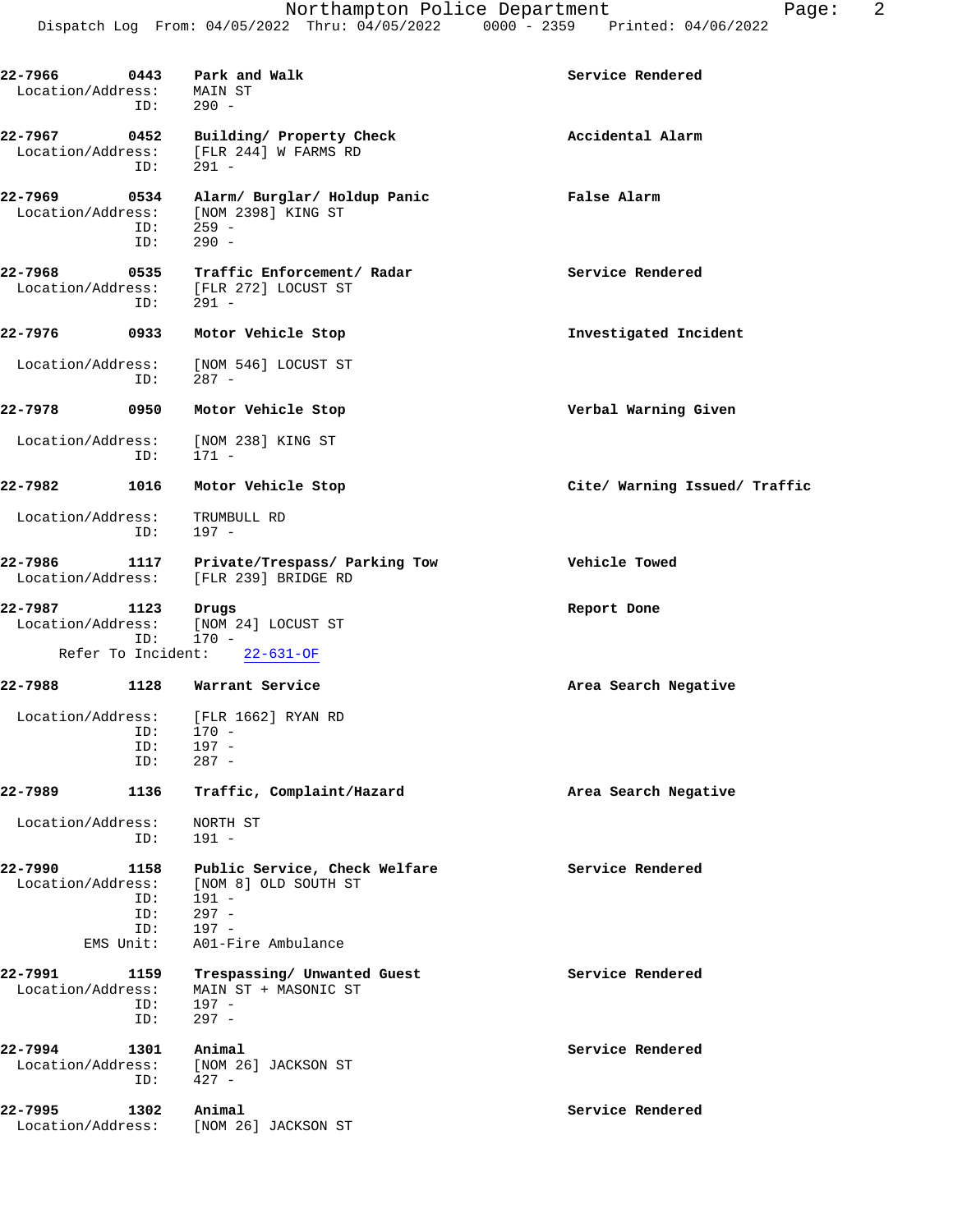|                                                    |                    | Northampton Police Department<br>Dispatch Log From: 04/05/2022 Thru: 04/05/2022 0000 - 2359 Printed: 04/06/2022 | Page:                         | 3 |
|----------------------------------------------------|--------------------|-----------------------------------------------------------------------------------------------------------------|-------------------------------|---|
|                                                    | ID:                | $427 -$                                                                                                         |                               |   |
| 22-7996<br>Location/Address:                       | 1308<br>ID:<br>ID: | Trespassing/ Unwanted Guest<br>[NOM 1439] N KING ST<br>191 -<br>$197 -$                                         | Person Gone                   |   |
| 22-7999                                            | 1350               | Traffic, Complaint/Hazard                                                                                       | Investigated Incident         |   |
| Location/Address:                                  | ID:                | [NOM 1024] BARRETT ST<br>197 -                                                                                  |                               |   |
| 22-8000<br>Location/Address:<br>Refer To Incident: | 1502<br>ID:        | Traffic Accident<br>[FLR 120] BRIDGE RD<br>$210 -$<br>$22 - 633 - OF$                                           | Report Done                   |   |
| 22-8001                                            | 1524               | Motor Vehicle Stop                                                                                              | Cite/ Warning Issued/ Traffic |   |
| Vicinity of:                                       | ID:<br>ID:         | [FLR] FLORENCE RD<br>$248 -$<br>$287 -$                                                                         |                               |   |
| 22-8002<br>Location/Address:                       | 1524<br>ID:        | Theft/ Larceny<br>[NOM 2241] EASTHAMPTON RD<br>$242 -$                                                          | Report Done                   |   |

Refer To Incident: 22-634-OF

# **22-8005 1616 Motor Vehicle Stop Cite/ Warning Issued/ Traffic** Vicinity of: <br> NORTH ST + HIGHLAND AVE<br>
ID: <br>
242 -

# $242 -$ **22-8007 1648 Parking Violation Area Search Negative**

 Location/Address: MICHELMAN AVE ID: 248 -

### **22-8008 1652 Alarm/ Burglar/ Holdup Panic False Alarm/City** Location/Address: ID: 287 -<br>ID: 210 - $210 -$

## **22-8009 1652 Traffic Accident Cite/ Warning Issued/ Traffic** Location/Address: [NOM 76] ELM ST<br>ID: 199 -ID: 199 -

# **22-8010 1705 Traffic Accident Cite/ Warning Issued/ Traffic**

 Vicinity of: [NOM 1999] ELM ST ID: 242 - Refer To Accident: 22-120-AC

### **22-8012 1814 Suspicious/Wanted Investigated Incident**

Location/Address: TEXAS RD<br>ID: 242 - $242 -$ 

## **22-8014 1901 Motor Vehicle Stop Verbal Warning Given** Location/Address: EASTHAMPTON RD

ID: 243 -

### **22-8016 1951 Park and Walk Service Rendered** Location/Address: MAIN ST ID: 245 -

### **22-8017 1959 Assist/ Service Calls Service Rendered** Location/Address: [NOM 1458] MICHELMAN AVE ID: 248 -